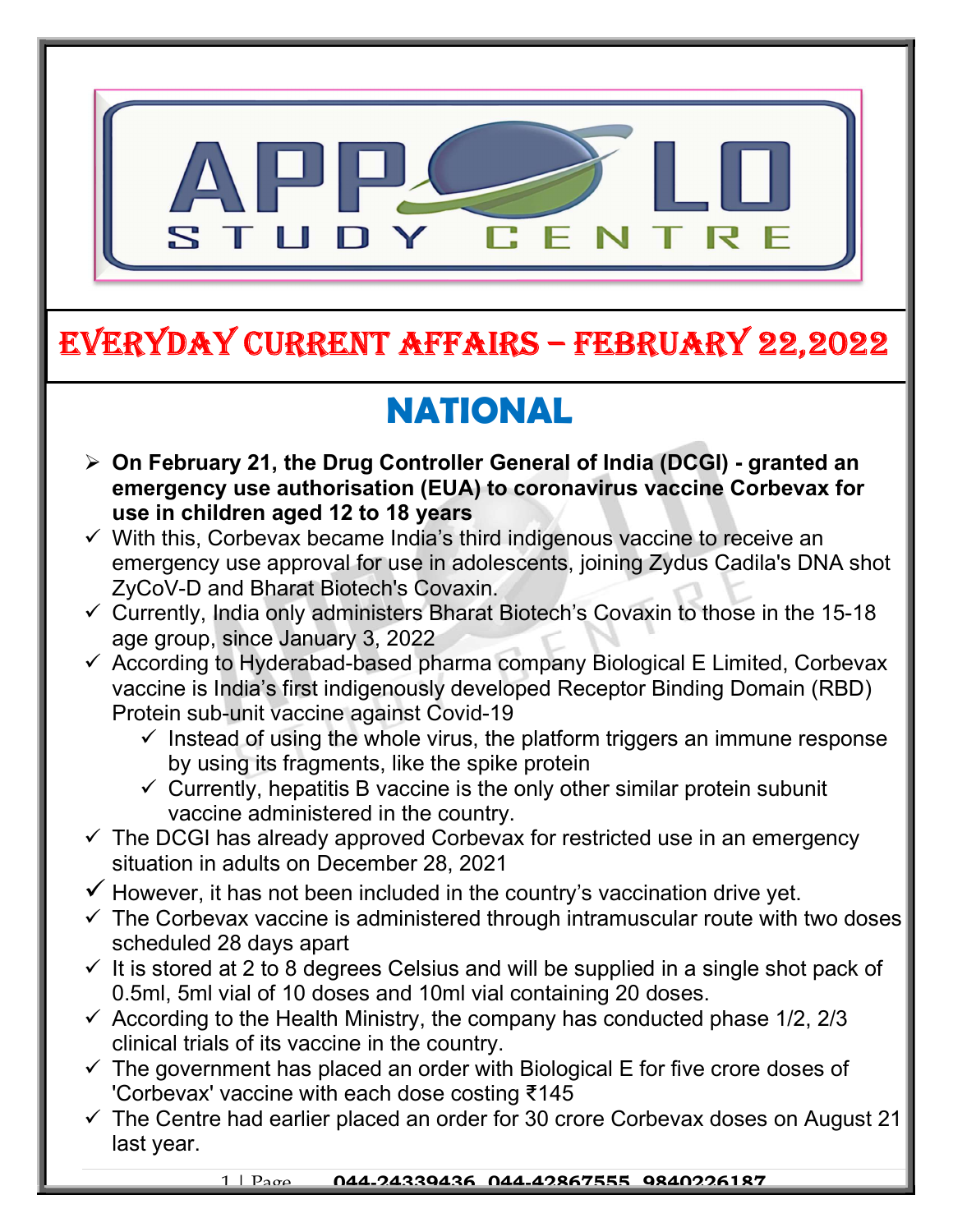- $\checkmark$  The Hyderabad-based firm Biological E was founded in 1953
- $\checkmark$  It is the first private sector biological products company in India and the first pharmaceutical company in southern India
- $\checkmark$  It has to be recalled that Serum Institute of India (SII) makers of Covishield has also sought regulatory nod for emergency use of Covovax in those aged 12- 17
- On February 21, a special CBI court sentenced Rashtriya Janata Dal supremo and former Bihar chief minister Lalu Prasad Yadav to 5 years in prison and slapped a fine of Rs 60 lakh in the Rs 139.5 crore Doranda treasury embezzlement case in 1995-96



- $\checkmark$  This is the fifth fodder scam case in which he has been convicted.
- $\checkmark$  Prasad has been convicted in four other fodder scams, which first came to light in January 1996.
- $\checkmark$  Lalu is already serving a combined jail term of 14 years in these four cases
- $\checkmark$  Charges in the Doranda treasury scam, Ranchi, were framed in September 2005.
- $\checkmark$  The prosecution closed arguments in May, 2019 and statements of the accused were recorded in January 2020.
- $\checkmark$  The 73-year-old Lalu and 74 others were found guilty by the court on February 15
- $\checkmark$  Of the 99 accused in the Doranda treasury case, 24 were acquitted while threeyear jail terms were pronounced for 46 accused last week itself.
- $\checkmark$  The Doranda fodder scam is part of the Rs 950 crore scam linked to fraudulent withdrawal of public funds from government treasuries in various districts of undivided Bihar during Lalu Prasad Yadav's term as Bihar chief minister.
- $\checkmark$  Of the total of Rs 950 crore, Rs 37.70 crore and Rs 33.13 crore were withdrawn from the Chaibasa treasury, Rs 89.27 crore from the Deoghar treasury, and Rs 3.76 crore from the Dumka treasury.
- $\checkmark$  In June 1997, Prasad was named as an accused in the case for the first time in a chargesheet filed by the CBI and the trial in the special CBI court began in February 2002.
- $\checkmark$  The sixth case linked to the fodder scam is being heard by the CBI court in Patna, which relates to money taken out illegally from the Banka-Bhagalpur treasury.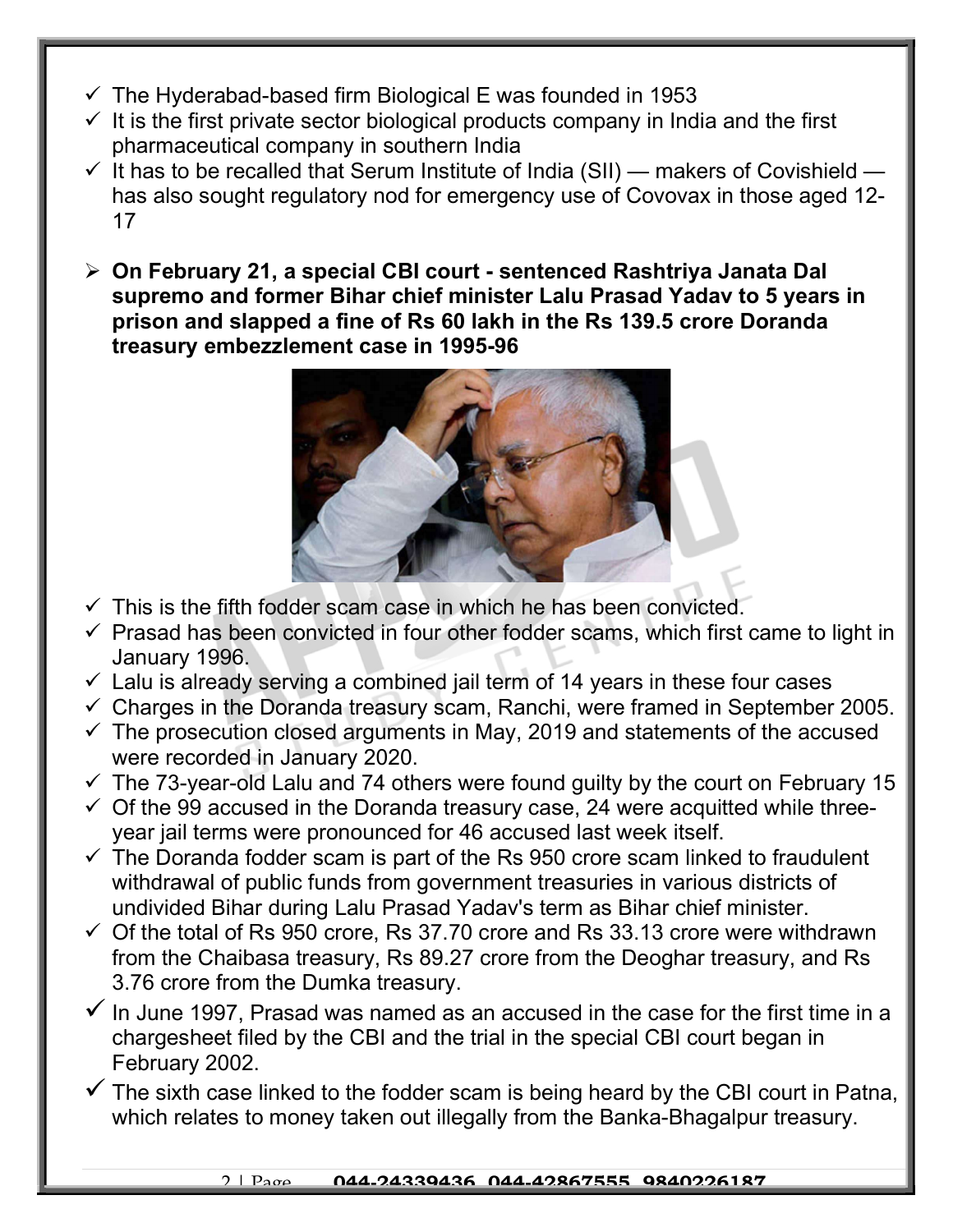### INDIA AND OTHER COUNTRIES

 $\triangleright$  India and France - have agreed on a 'Roadmap on Blue Economy and Ocean Governance' to promote cooperation in maritime security



- $\checkmark$  The agreement was signed during External Affairs Minister Dr. S Jaishankar's three-day visit to France with his French counterpart Jean-Yves Le Drian on February 20
- $\checkmark$  The scope of the roadmap will include maritime trade, the naval industry, fisheries, marine technology and scientific research, integrated coastal management, marine eco-tourism, inland waterways, and cooperation between competent administrations on civil maritime issues.
- $\checkmark$  The roadmap released by the Ministry of External Affairs seeks to enhance bilateral exchanges on the blue economy and create a common vision of ocean governance based on the rule of law and cooperate on sustainable and resilient coastal and waterways infrastructure.
- $\checkmark$  As part of this, India and France planned to organise an annual bilateral dialogue on the blue economy and ocean governance.
- $\checkmark$  The NITI Aayog in India, and the Ambassador for Poles and Maritime Affairs in the MoFA in France will be contact points for coordinating the organisation of this dialogue and ensuring the involvement of competent ministries.
- $\checkmark$  India and France seeks to contribute to the United Nations Sustainable Development Agenda, which aims to conserve and sustainably use the oceans, seas, and marine resources.
- $\checkmark$  Both countries act in accordance with international law, specifically the United Nations Convention on the Law of the Sea, the Paris Climate Agreement, the Convention on Biological Diversity, and the International Convention for the Prevention of Pollution from Ships, as well as the International Maritime Organization's initial strategy for reducing greenhouse gas emissions from ships.
- $\checkmark$  They support the United Nations Decade of Ocean Science for Sustainable Development (2021-2030).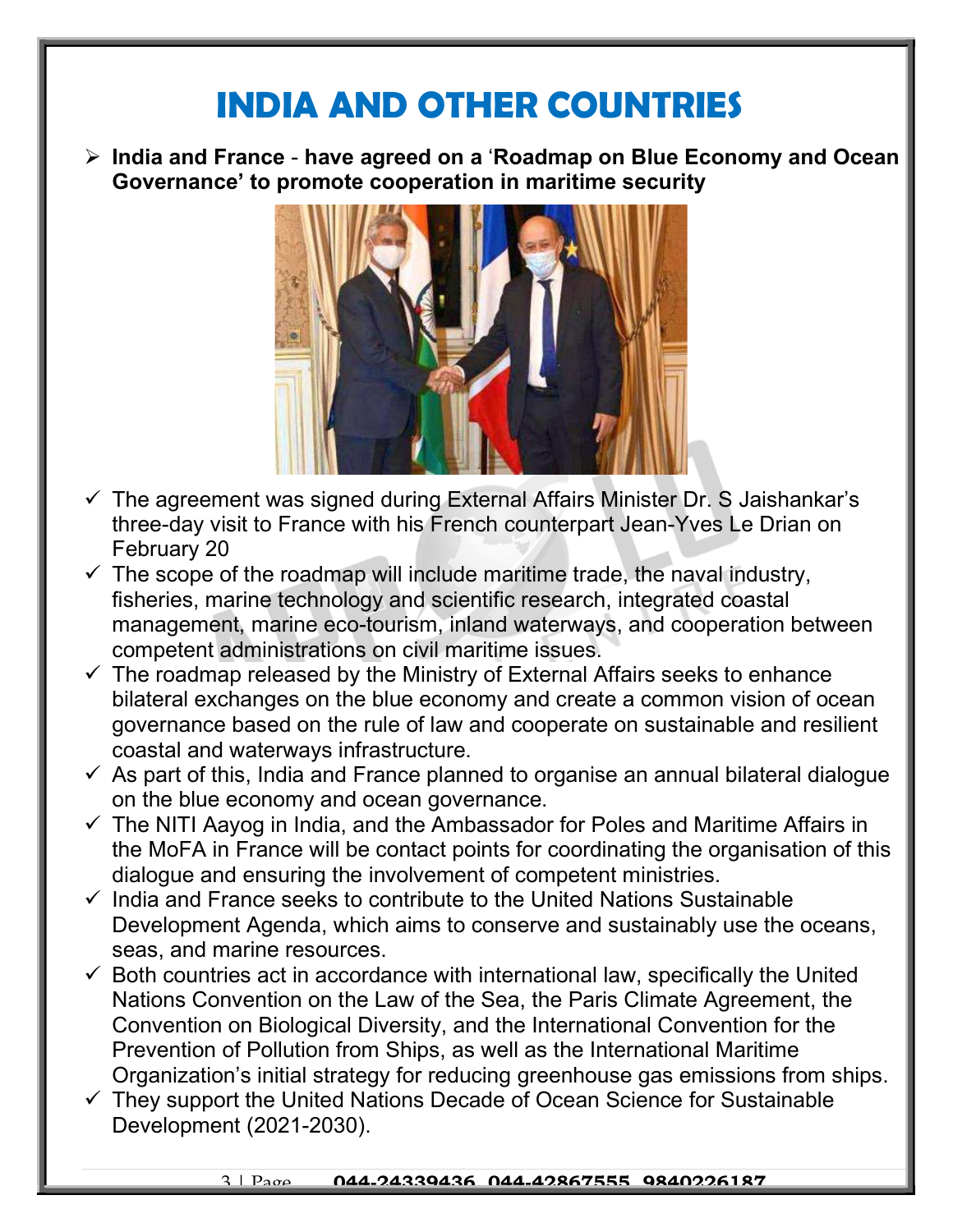- $\checkmark$  India and France are also committed to promoting cooperation between the European Union and India on the blue economy and ocean governance, in the framework of the common roadmap "EU-India Strategic Partnership: A Roadmap to 2025" and the EU strategy for cooperation in the Indo-Pacific.
- $\checkmark$  They will also enhance their coordination in view of the fifth session of the United Nations Environment Assembly in 2022 to support the initiation of negotiations for a global agreement on marine plastic waste and microplastic.
- $\checkmark$  The "Campus mondial de la mer" in France has proposed to make India the Guest of Honour of the Sea Tech Week in Brest from September 26 to 30, 2022, which will be an opportunity to boost industrial partnerships and blue economy innovations.
- $\checkmark$  Jaishankar will attend the EU Ministerial Forum for Cooperation in the Indo-Pacific on February 22, an initiative of the French Presidency of the European Council.
- $\checkmark$  He will also give an address at the French Institute of International Relations (IFRI).
- $\checkmark$  This visit comes after Jaishankar participated recently in Munich Security Conference (MSC) 2022 in Germany

#### **DEFENCE**

 $\triangleright$  The Indian Air Force and Royal Air Force of Oman – kicked off the sixth edition of bilateral air combat exercise 'Eastern Bridge VI' on February 21 at Air Force Station, Jodhpur



- $\checkmark$  The exercise seeks to promote professional interaction, exchange of experiences and enhancement of operational knowledge, besides strengthening bilateral relations between the two countries
- $\checkmark$  The IAF has fielded Sukhoi-30MKIs, Jaguars and Mirage-2000s, while Oman has deployed F-16 fighters for the exercise to be held from February 21 to 25.
- $\checkmark$  Exercise Eastern Bridge V was last held in October 2019 at the Air Force Base Masirah, Oman.
- $\checkmark$  The IAF contingent for the last exercise comprised MiG-29 and C-17 aircraft.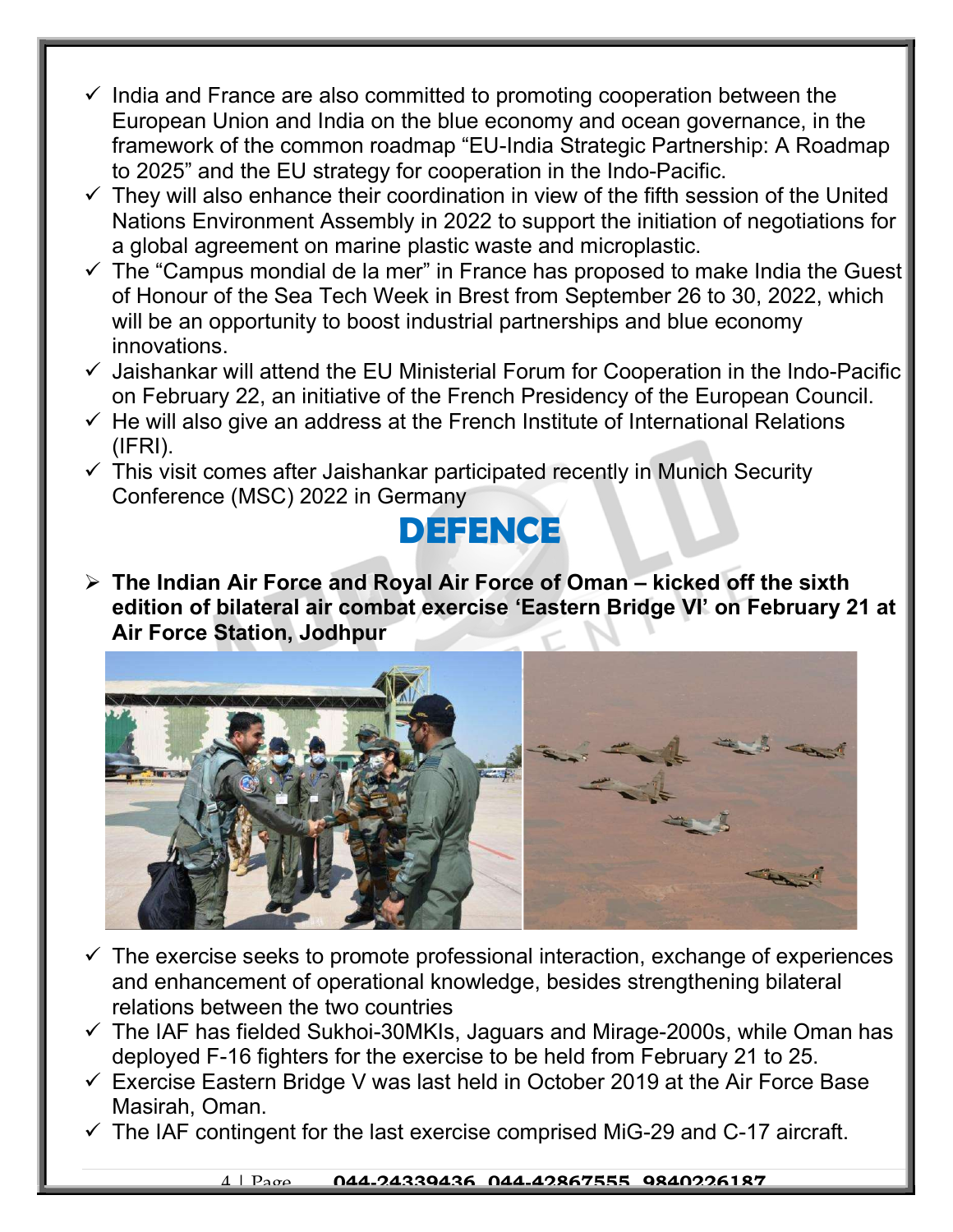- $\checkmark$  It was the first time that MIG-29 fighter aircraft participated in an International Exercise outside India
- $\checkmark$  The bilateral exercise comes a couple of weeks after Oman's top defence official Mohammed Nasser Al Zaabi visited India from January 30 to February 4 as part of an official visit.
- $\checkmark$  Zaabi had co-chaired a meeting of the Joint Military Cooperation Committee, which initiated a series of high-level defence engagements between the two countries.
- $\checkmark$  Recently, Rear Admiral Saif Bin Nasser Bin Mohsin Al Rahbi, commander of the Royal Navy of Oman, visited India from February 13 to 17.
- $\checkmark$  The two navies have been conducting the biennial maritime exercise 'Naseem Al Bahr' since 1993.

#### SPORTS

 $\triangleright$  Indian Grandmaster R Praggnanandhaa - stunned world no 1 Magnus Carlsen in the eighth round of the Airthings Masters, an online rapid chess tournament, on February 21



- $\checkmark$  Praggnanandhaa won with black pieces in 39 moves in a Tarrasch variation game to halt Carlsen's run of three straight wins.
- $\checkmark$  With the win, Praggnanadhaa became only the third Indian, after Viswanathan Anand and P Harikrishna, to defeat the world No 1, Magnus Carlsen
- $\checkmark$  At 16, he is now the youngest player to defeat Carlsen since the latter became world champion for the first time in 2013
- $\checkmark$  His spectacular win over Carlsen comes after a moderate run in the earlier rounds, which included a solitary victory over Lev Aronian, two draws and four defeats.
- $\checkmark$  The Indian GM was in joint 12th spot after eight rounds with eight points.
- $\checkmark$  The number one position in the tournament is currently being held by lan Nepomniachtchi from Russia, who has scored 19 points so far.